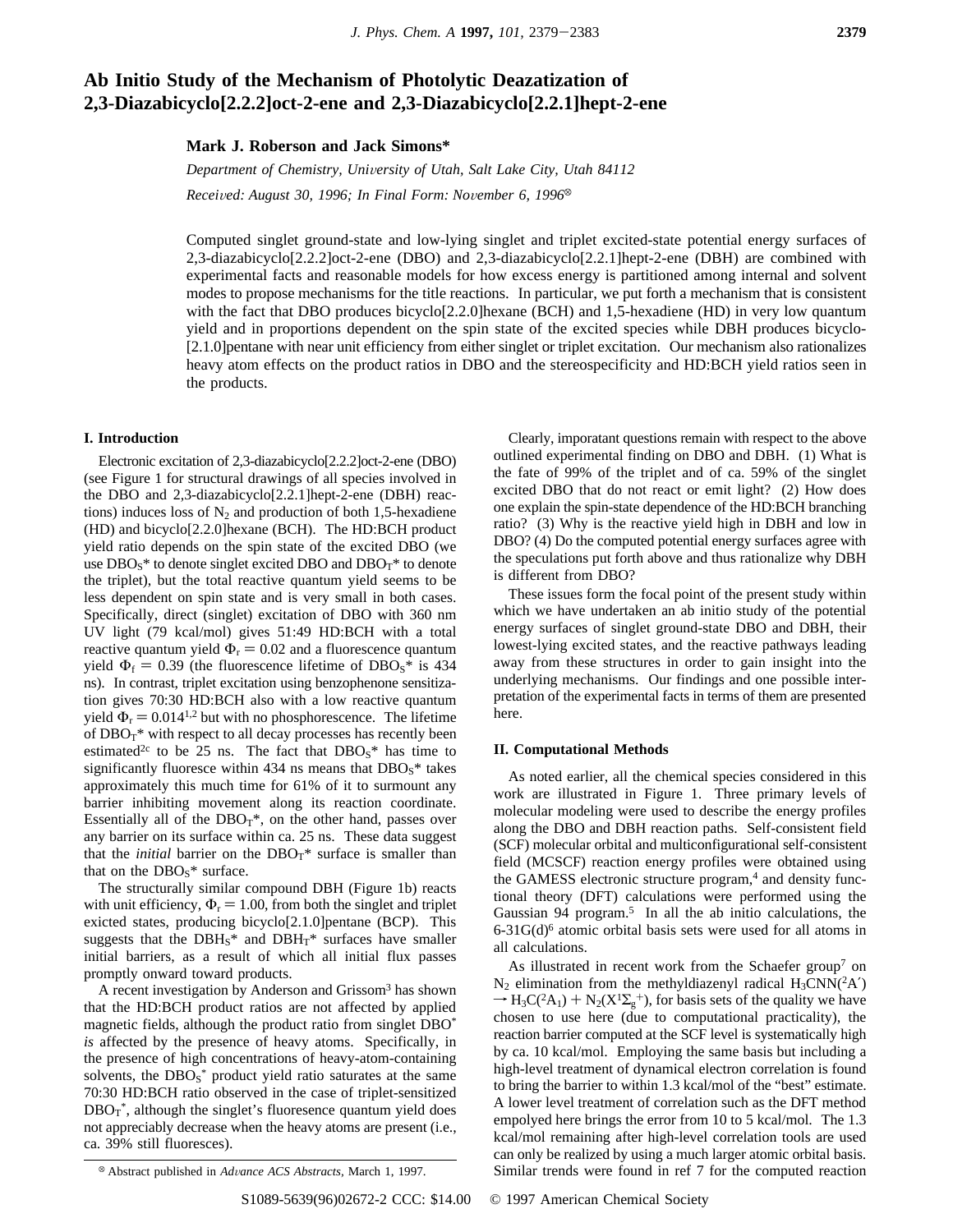

1,3-Cyclopentadiyl (1,3-CPD)

**Figure 1.** (a) Structures and names of species involved in DBO reactions. (b) Structures and names of species involved in DBH reactions.

exothermicity  $(-27 \text{ kcal/mol}$  for the modest basis at the SCF level; -20 kcal/mol when modest correlation is included using the same basis;  $-17$  kcal/mol when high-level correlation is treated again with the modest basis;  $-18$  kcal/mol when the basis is enhanced and high-level correlation is included). We conclude from this and from our own experience that by using modest correlated methods such as DFT and MCSCF and by employing 6-31G(d) basis sets, our activation energies are likely to be high by ca. 5 kcal/mol or more, and our exothermicities are expected to be overestimated by similar amounts.

Within the methods discussed above, we employed them as follows. (1) The ground-state singlet  $S_0$  states for all closedshell species were treated by the restricted Hartree-Fock (RHF) and DFT methods. (2) The generalized valence bond (GVB) method was used for singlet diradical cases. (3) The restricted open-shell Hartree-Fock (ROHF) and DFT methods were used to describe the lowest triplet state  $T_1$  at all geometries.

Molecular geometries for the  $S_0$  and  $T_1$  states were fully optimized for reactants, intermediates, transition states, and products using the SCF and DFT theories. The SCF-level molecular Hessians were computed to ensure proper curvature of the potential energy surface (PES) at the stationary points,



**Figure 2.** Reaction energy profile for DBO. For the singlet, the initial fluroescence, reclosing, and reaction fractions are noted as percents. The corresponding triplet values are underlined. The subscripts S and T denote singlet and trrplet; the subscript WH denotes a Woodward-Hoffmann-allowed path. The energy profile is meant to be only qualitatively correct.

and intrinsic reaction coordinates (IRC) were followed to ensure that the transition states connected the desired local minima. Calculation of the first excited singlet state  $S_1$ , in the neighborhood of the  $S_0$  ground-state geometry, provided additional challenges. The local minima were indeed found for  $S_1 DBOs^*$ and  $DBH<sub>S</sub>^*$ , but the transition states  $DBO<sub>S</sub>^*TS$  and  $DBH<sub>S</sub>^*TS$ leading away from these minima could not be accurately located. These transition-state energies were therefore estimated by carrying out fully optimized reactive space (FORS) MCSCF calculations at the geometries of the corresponding *triplet* transition states. Their energies, therefore, are likely to overestimate the respective barriers by amounts exceeding the values given earlier in this section.

# **III. Results and Interpretation**

As detailed in the preceding section, the activation energies and exothermicities obtained in our simulations are likely to have significant systematic errors compared to values achieved using much larger atomic orbital basis sets and much higher level treatments of electron correlation. Moreover, nowhere in our simulations are solvation effects included at all. Nevertheless, only (1) the topology (i.e., how the singlet- and tripletstate surfaces of the species shown in Figure 1 are interconnected) of the reactive energy surfaces, (2) the known experimental facts, and (3) reasonable assumptions about the dynamical motions of energized intermediates along the DBO and DBH reaction paths are used in formulating the reaction mechanisms suggested here. Therefore, we believe that the inadequacies in our quantitative predictions of activation barriers and exothermicities do not invalidate our conclusions, which are about qualitative mechanism rather than quantitative rates of reaction.

**A. DBO CN Bond Cleavage To Form CHA**. *1. Energy Surface Profiles Early along the Reaction Path*. The computed reaction profile for DBO is presented in Figure 2. Our  $S_0-S_1$ excitation energy of ca. 85 kcal/mol compares reasonably well to the 79 kcal/mol contained in the 360 nm photons used to excite this state. Other calibrating data are shown in Table 1 where we list the correlated DFT energies for selected com-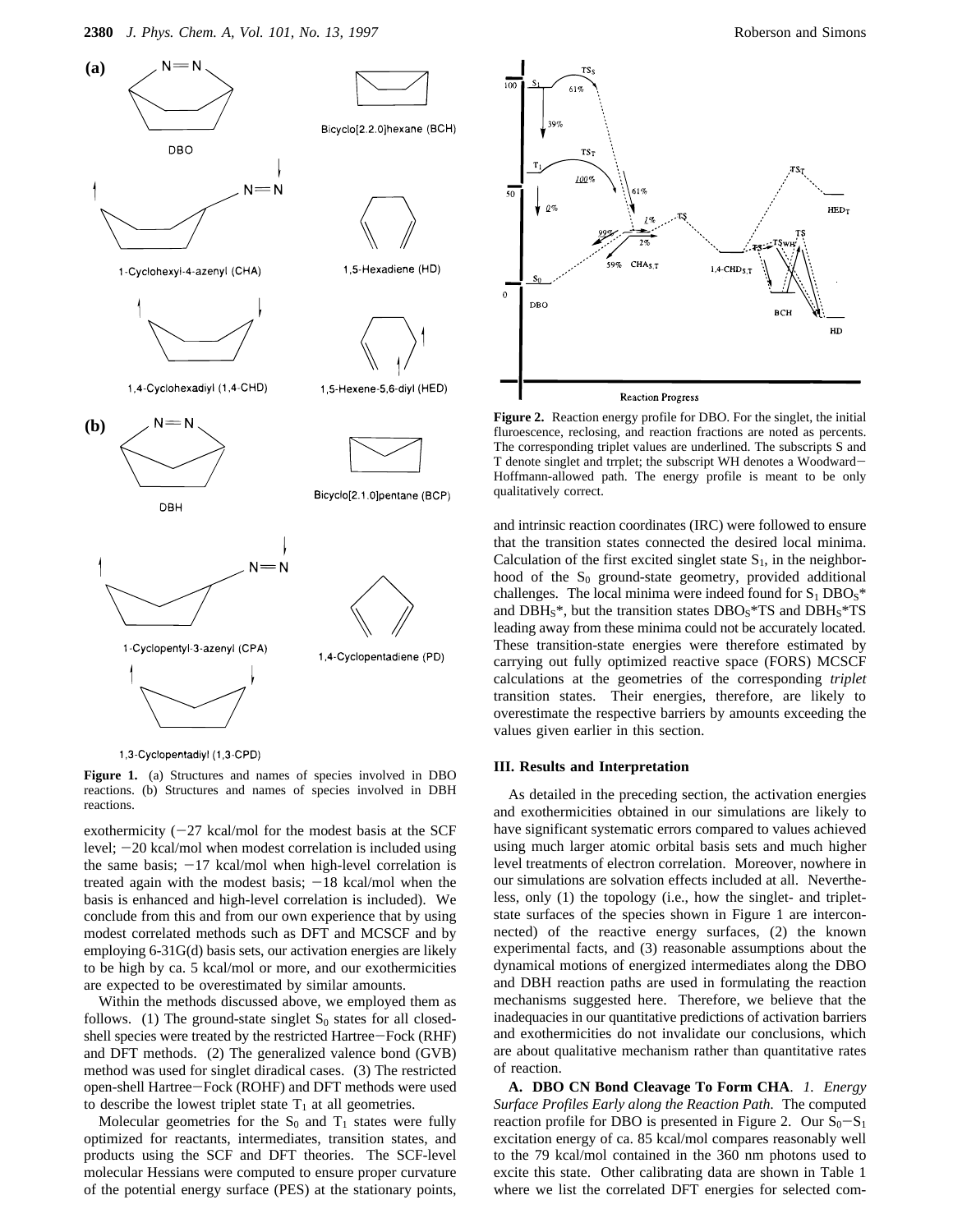**TABLE 1: Correlated Density Functional (DFT) Energies for Selected Species Arising along the DBO and DBH Reaction Paths***<sup>b</sup>*

| species                                  | DFT             | species                                  | DFT     |
|------------------------------------------|-----------------|------------------------------------------|---------|
| DBO                                      | 0.0             | DBH                                      | 0.0     |
| $DBO_T^*$                                | 53              | $DBH_T^*$                                | 59      |
| $DBO_T^*$ TS                             | 61              | $DBH_T^*$ TS                             | 67      |
| CHA <sub>S.T</sub>                       | 39              | CPA <sub>S.T</sub>                       | 38      |
| $1.4$ -CHD <sub>s</sub> + N <sub>2</sub> | 28 <sup>a</sup> | $1,3$ -CPD <sub>s</sub> + N <sub>2</sub> | 25      |
| $BCH + N2$                               | $-5a$           | $BCP + N_2$                              | $^{-7}$ |
| $HD + N_2$                               | $-13^a$         |                                          |         |
| $HED_T + N_2$                            | 51              |                                          |         |

*<sup>a</sup>* In ref 8, kinetic data is used to infer enthalpy differences (1,4- CHD  $\rightarrow$  BCH:  $\Delta H = -35$  kcal/mol; BCH  $\rightarrow$  HD:  $\Delta H = -2$  kcal/ mol).  $<sup>b</sup>$  Energies are in kcal/mol relative to  $S<sub>0</sub>$  reactant species.</sup>

pounds arising in the DBO or DBH reactions. The energy differences among 1,4-CHD, BCH, and HD are in reasonable agreement with the enthalpy differences reported by Goldstein and Benzon.8 Let us now examine the PESs we computed and consider how they might be used to explain the numerous experimental findings.

From Figure 2 we see the ground-state  $S_0$  surface evolves smoothly, and without barrier as one CN *σ* bond is broken, to the intermediate diazenyl CHA (see Figure 1a also), which lies 39 kcal/mol above the  $S_0$  DBO minimum within our approximate calculation that includes no solvent effect.

The first excited triplet state  $T_1$  and the first excited singlet state  $S_1$  must move over barriers, computed to be  $\leq 8$  kcal/mol for the triplet and <11 kcal/mol for the singlet (both likely significanty overestimated, which we remind by using the  $\leq$ symbol), before also descending to CHA. The fact that significant fluorescence from  $S_1$  is observed indicates that a barrier does indeed exist in this  $DBO<sub>S</sub>^*$  case. For both  $DBO<sub>S</sub>^*$  and  $DBO_T^*$ , the barriers cannot be very high, since triplet sensitization or 360 nm photoexcitation provides adequate energy to surmount the respective barriers, since, as noted in the Introduction,  $DBO_T^*$  lasts only 25 ns and  $DBO_S^*$  lives for only a fraction of 434 ns before moving onward along the reaction path.

In the *equilibrium* structure of CHA, the nitrogen and carbon radicals are separated by about 5 Å, so the CHA singlet and triplet states have essentially the same energies at such geometries. It is for this reason that no differentiation is made in Figure 2 among CHA's singlet and triplet states. The chemical consequence of these facts is that hopping between the  $S_0$ ,  $S_1$ , and  $T_1$  surfaces ought to be reasonably facile in the region of the CHA structure, and the presence of heavy atoms in the solvent might further facilitate such interconversions and may even cause interconversion at geometries far from the CHA equilibrium.

2. Proposed Evolution of  $DBO<sub>S</sub>$ <sup>\*</sup> and  $DBO<sub>T</sub>$ <sup>\*</sup> to CHA. Using the 434 ns fluorescence lifetime of  $DBO<sub>S</sub>^*$  as a "clock" and keeping in mind the 39% fluorescence yield, we expect that as much as  $61\%$  of the DBO<sub>S</sub>\* evolves to a structure similar to the CHA structure within this time scale. Likewise, given the fact that no phosphorescence is observed in the  $DBO_T^*$ , it is logical to again conclude that nearly 100% of the  $DBO_T^*$  also evolves to the CHA structure within ca. 25 ns. These percentages are shown in Figure 2.

Moreover, during the time (25 or 434 ns) it takes to access the CHA geometry, a significant amount of the excess internal energy, which is initially localized in the  $-N=N-$  moiety by the  $n \rightarrow \pi^*$  electronic excitation and evolves into the relative translational movement of the recoiling carbon and nitrogen centers, could be released to the solvent and/or to other internal modes of CHA. However, an amount of energy significantly above equilibrium thermal content must remain in the CHA to produce even the  $1-2%$  reaction yields observed because, as discussed in the next section, additional barriers must be overcome to realize the HD or BCH products. There is, however, a difference between the singlet and triplet reacting molecules as they approach the DHA geometry. Because  $DBO<sub>S</sub>$ <sup>\*</sup> has significantly greater excess energy when it surmounts its initial barrier than does  $DBO_T^*$ , it is likely that  $DBO<sub>S</sub>$ <sup>\*</sup> will retain its energy longer and thus be "hotter" in the region of the CHA structure.

**B. Reclosing of CHA vs N2 Elimination**. *1. Most of the*  $DBO<sub>S</sub>$ <sup>\*</sup> and  $DBO<sub>T</sub>$ <sup>\*</sup> Flux Recloses. Once the CHA structure is realized, it is possible for the *singlet* CHA diradical to reclose to form  $S_0$  DBO. This is what we suggest is the fate of 59% of the  $DBO<sub>S</sub>$ <sup>\*</sup> prepared in the photoexcitation case (39% fluoresces, 59% recloses, and 2% eventually reacts). What about the  $DBO_T^*$  flux that has overcome its initial barrier and approaches the CHA structure? We suggest that because the singlet- and triplet-state energies are essentially degenerate at the CHA structure, efficient surface hopping causes rapid interconversions among the spin states. As a result, flux that began on the  $DBO_T^*$  surface can, after spin-state conversion, undergo the same closing step outlined above for  $DBO<sub>S</sub>$ <sup>\*</sup>. Thus, we suggest that 99% of the  $DBO_T^*$  generated via triplet sensitization (1%) reacts,  $0\%$  phosphoresces) also recloses to form  $S_0$  DBO. Because DBO contains a six-membered hydorcarbon ring that can undergo facile boat-to-chair interconversion, especially given its greater-than-thermal energy content, such reclosure is to be expected (this is not the case for DBH, whose five-membered ring's lack of flexibility is expected to greatly inhibit reclosure).

*2. Small Percent of Flux that Reacts Proceeds Differently for DBO<sub>S</sub>\* and DBO<sub>T</sub>\**. For the 1-2% of DBO<sup>\*</sup> that reaches CHA and does not reclose but moves on to products, something different happens. On the lowest singlet or triplet surfaces, passage over a <12 kcal/mol barrier leads from CHA to elimination of singlet closed-shell  $N_2$  (the lowest triplet state of  $N_2$  is much higher in energy) and production of singlet or triplet 1,4-CHD. For any HD of BCH product to subsequently be formed, the CHA reacting species must retain at least enough internal energy to surmount this barrier.

*a. Singlet Case*. Once formed, the 1,4-CHD diradical has several exit channels in its *singlet* state. A Woodward-Hoffmann-allowed  $C_2$  transition state leads to final product HD molecules, with a barrier height <7 kcal/mol above the diradical. The singlet diradical can alternatively pass over the lower  $\leq 2$ kcal/mol barrier to form the other final product BCH from which it can evolve over another Woodward-Hoffmann-forbidden *C*<sup>1</sup> (but very nearly *Cs*) barrier, <21 kcal/mol in height, to rearrange to HD. It makes sense that some of the flux of CHA that has enough excess energy to surmount the <12 kcal/mol barrier to produce 1,4-CHD could retain enough energy to also surmount the subsequent  $\leq 2$ ,  $\leq 7$ , and  $\leq 21$  kcal/mol barriers (see Figure 2). Note that within this interpretation of how *singlet* DBO reacts, the HD product molecules can be formed in either or both of two manners: directly from the 1,4-CHD diradical or by rearrangement of BCH, the former proceeding via a Woodward-Hoffmann-allowed path and the latter via a nonallowed path. These two paths are shown by arrows in Figure 2.

*b. Triplet Case*. The *triplet* diradical 1,4-CHD has but one exit channel once singlet  $N_2$  eliminates, passing over a high <49 kcal/mol barrier to form triplet hex-1-ene-5,6-diyl (HED), which must then relax to its singlet spin state before it can close to form HD. Because surmounting the <49 kcal/mol barrier would require significanlty more internal energy than even that needed by CHA to overcome its <12 kcal/mol barrier to 1,4- CHD, we consider this path to be chemically irrelevant. It is most likely that triplet 1,4-CHD continues to undergo spin-state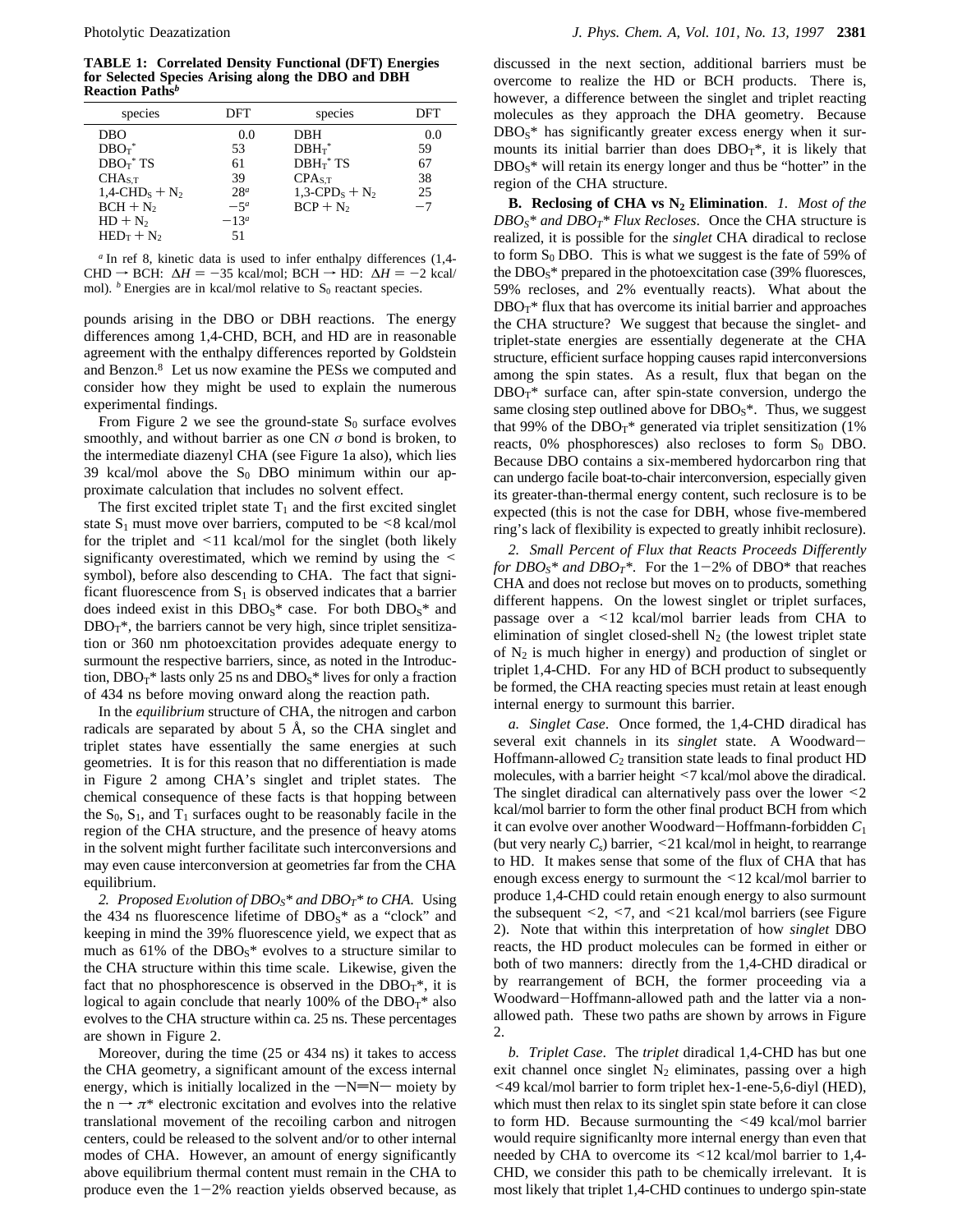

**Figure 3.** Reaction energy profile for DBH. For the singlet, the initial fluroescence, reclosing, and reaction fractions are noted as percents. The corresponding triplet values are underlined. The subscripts S and T denote singlet and trrplet; the subscript WH denotes a Woodward-Hoffmann-allowed path. The energy profile is meant to be only qualitatively correct.

interconversion, producing singlet 1,4-CHD whose fate is detailed in the preceding paragraph.

**C. What Is Different about the DBH Molecule?** *1. Passing over the First Barriers on DBH<sub>T</sub>\* and DBH<sub>S</sub>\*. The* reaction coordinate diagram for DBH is presented in Figure 3. As with DBO, the ground-state surface leads, without a barrier, to the carbylazenyl CPA whose energy is 38 kcal/mol above the DBH  $S_0$  minimum. The barriers on the DBH  $T_1$  and  $S_1$ states leading to CPA are  $\leq 8$  kcal/mol and  $\leq 12$  kcal/mol, respectively, although again the height of the  $S_1$  barrier is probably more overestimated than is the triplet barrier. In both cases, the barriers must, in reality, be small because the reactive yield for DBH is near unity. Once CPA is accessed, singlettriplet interconversion can be facile because here the surfaces are nearly isoenergetic. To this point, our suggestions for DBH are very nearly identical with those for DBO, except for the latter 39% of the sinlget flux that is lost to fluorescence. However, from this point on, the major difference appears.

*2. Reclosure Is Very Improbable for CPA*. The fact that the total product quantum yield for bicyclo[2.1.0]pentane (BCP) is near unity indicates that reclosure of CPA to reform DBH is much rarer than passage of CPA over subseqent barriers to products. The high reactive quantum yield and low reclosure rate are in marked contrast to the case for DBO. It is our belief that the much more rigid five-membered hydrocarbon ring in DBH causes reclosure of CPA to DBH to occur much less often than reclosure of the six-membered ring in CHA. It is *not* because there exists an energy barrier to reclosure in CPA but is more likely a result of how the excess energy is distributed among the internal modes of CPA. That is, although the nascent CPA may retain a considerable amount of the excess energy it achieves from passing over the  $S_1$  or  $T_1$  barrier, it is unlikely to retain enough of this energy in its very "stiff" ring-puckering mode to permit reclosure. In contrast, even with a similar total amount of internal energy, CHA is more likely to significantly populate the much softer ring-distortion modes present in its six-membered ring. This seems to explain one of the primary differences between DBO and DBH-the low reactive quantum yield in the former and near unit quantum yield in the latter.

*3. From CPA Onward to Products*. Once CPA is formed, passage over a <10 kcal/mol barrier leads to loss of ground-

state singlet  $N_2$  and formation of singlet or triplet 1,3-CPD diradical. The singlet population of this diradical can then close to form the final products BCP as shown by the arrows in Figure 3. Figure 3 shows that another exit channel leading over a <38 kcal/mol barrier to generate 1,4-pentadiene (PD) also exists, but this product has not been seen experimentally (likely because the latter barrier is too high to access because this late along the reaction coordinate, the reacting molecules possess inadequate internal energy).

**D. Stereoisomer Distribution in DBO Productts**. *1. Bicyclohexane Isomers. a. Puzzling Facts*. Starting from  $triplet$ -excited  $DBO_T^*$ , the stereochemistry of the BCH product is found to be 58:42 *exo*:*endo*, where *exo* signifies inversion of configuration at the bridging carbon center. The deviation from a 50:50 ratio expected from racemization is consistent with a kinetic isotope effect. These data and our earlier arguments concerning the fate of  $DBO_T^*$  flux are consistent with the proposal that reaction proceeds through CHA and thence 1,4- CHD whose spin states are rapidly interconverting, since BCH can only be formed by closure of *singlet* 1,4-CHD.

Starting from *singlet*-excited DBO<sub>S</sub><sup>\*</sup>, the stereochemistry of the product BCH is 83:17 *exo*:*endo*, not 58:42 as in the triplet case. However, when the *singlet* DBO<sub>S</sub><sup>\*</sup> reaction is carried out in the presence of heavy-atom-containing solvent, the 58:42 *exo: endo* ratio is again achieved.

Analogous puzzles occur when the HD:BCD product ratios arising in the triplet and singlet cases are examined. When  $DBO_T^*$  is the precursor, HD:BCH = 70:30 is observed, but when  $DBO<sub>S</sub>$ <sup>\*</sup> is employed, HD:BCH = 51:49 is found. In addition, when DBO<sub>S</sub><sup>\*</sup> is used *and* the reaction is carried out in a heavy-atom-containing solvent, the HD:BCH  $= 70:30$ product ratio is again achieved.

Both the exo:endo and HD:BCH ratios displayed by  $DBO<sub>S</sub>$ \* differ from those of  $DBO_T^*$ , except when heavy atoms are present, in which case the  $DBO<sub>S</sub>^*$  reaction gives the same (58: 42 and 70:30) ratios, respectively, as found for  $DBO_T^*$ .

*b. Our Interpretation. i. DBOS\* Case*. How do we explain these facts? We believe that in the *singlet* case in the absence of heavy atom effects, a fraction *X* of the nascent and eventuallyto-react DBOS\*, on its way to forming *singlet* CHA, promptly undergoes back-side displacement<sup>2b</sup> of the carbon radical center on the carbon atom bound to the NN moiety, ejecting  $N_2$  and producing *exo*-BCH with 100% inversion of configuration. Not all of the  $DBO<sub>S</sub>$ <sup>\*</sup> have just the right recoil momentum to undergo this displacement reaction. The remaining flux proceeds onward to CHA, most of which then reclosed to reform  $S_0$  DBO. However, of the singlet CHA that does not reclose, another fraction *Y* goes through the 1,4-CHD diradical to also form BCH but in the same 58:42 *exo:endo* ratio observed in the triplet case. The remaining fraction *Z* goes through the same 1,4- CHD to produce HD.

There exist three relationships among the above three fractions of reactive singlet species that started as  $DBO<sub>S</sub><sup>*</sup> (X, Y, and Z)$ that can be expressed in terms of the following simultaneous equations:

mass conservation  $X + Y + Z = 1.0$ 

BCH *exo:endo* ratio  $(X + 0.58Y)/(X + Y) = 0.83$ 

BCH:HD product ratio  $(X + Y)/Z = 49/51$ 

Solving these three equations in three unknowns yields  $X =$ 0.292,  $Y = 0.198$ ,  $Z = 0.510$ . This means that of the 2% of DBOS\* that neither fluoresces nor recloses, 29% undergoes prompt formation of *exo*-BCH via back-side displacement; the remaining 71% goes on to CHA. From there, 20% goes on to form *endo*-CHA and 51% produces HD.